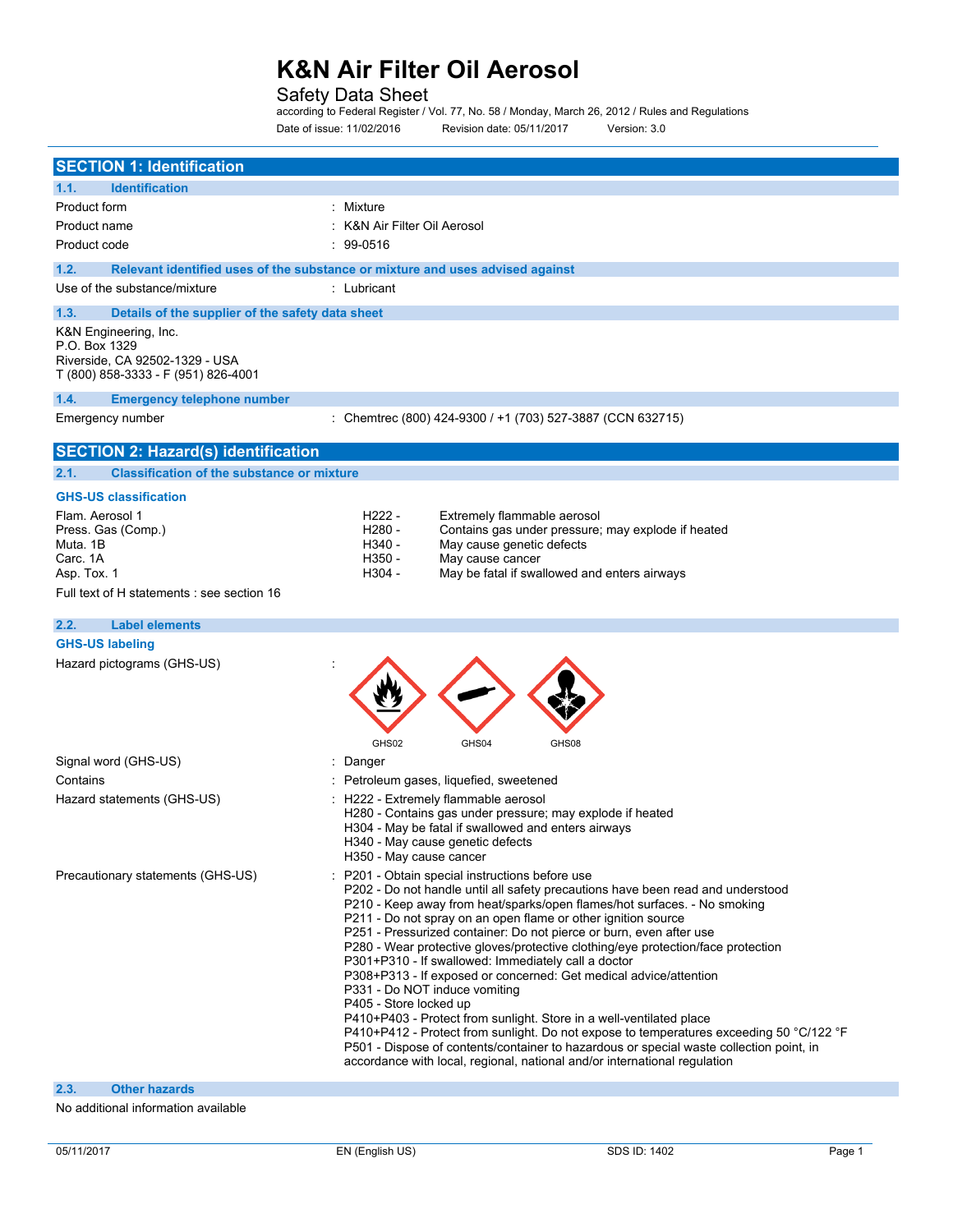Safety Data Sheet

according to Federal Register / Vol. 77, No. 58 / Monday, March 26, 2012 / Rules and Regulations

### **2.4. Unknown acute toxicity (GHS US)**

### None known

## **SECTION 3: Composition/Information on ingredients**

## **3.1. Substances**

## Not applicable

#### **3.2. Mixtures**

| <b>Name</b>                                           | <b>Product identifier</b> | $\frac{0}{2}$ | <b>GHS-US classification</b>                          |
|-------------------------------------------------------|---------------------------|---------------|-------------------------------------------------------|
| Distillates, petroleum, hydrotreated heavy paraffinic | (CAS No) 64742-54-7       | < 100         | Carc. 1B, H350                                        |
| Petroleum gases, liquefied, sweetened                 | (CAS No) 68476-86-8       | $15 - 25$     | Flam, Gas 1, H220<br>Muta. 1B, H340<br>Carc. 1A, H350 |
| 1-Decene, homopolymer, hydrogenated                   | (CAS No) 68037-01-4       | $\leq$ 3      | Not classified                                        |
| C.I. Solvent Red 164                                  | (CAS No) 71819-51-7       | $\leq$ 0.1    | Not classified                                        |

Full text of hazard classes and H-statements : see section 16

|             | <b>SECTION 4: First aid measures</b>                                |                                                                                                                                                              |
|-------------|---------------------------------------------------------------------|--------------------------------------------------------------------------------------------------------------------------------------------------------------|
| 4.1.        | <b>Description of first aid measures</b>                            |                                                                                                                                                              |
|             | First-aid measures general                                          | : Call a physician immediately. Concerning personal protective equipment to use, see item 8.                                                                 |
|             | First-aid measures after inhalation                                 | Remove person to fresh air and keep comfortable for breathing.                                                                                               |
|             | First-aid measures after skin contact                               | Wash skin with plenty of water.                                                                                                                              |
|             | First-aid measures after eye contact                                | : Rinse eyes with water as a precaution.                                                                                                                     |
|             | First-aid measures after ingestion                                  | : Do not induce vomiting. Call a physician immediately.                                                                                                      |
| 4.2.        | Most important symptoms and effects, both acute and delayed         |                                                                                                                                                              |
|             | Symptoms/effects after ingestion                                    | $:$ Risk of lung edema.                                                                                                                                      |
|             | Chronic symptoms                                                    | : None known.                                                                                                                                                |
| 4.3.        |                                                                     | Indication of any immediate medical attention and special treatment needed                                                                                   |
|             | Treat symptomatically.                                              |                                                                                                                                                              |
|             | <b>SECTION 5: Firefighting measures</b>                             |                                                                                                                                                              |
| 5.1.        | <b>Extinguishing media</b>                                          |                                                                                                                                                              |
|             | Suitable extinguishing media                                        | : Water spray. Dry powder. Foam. Carbon dioxide.                                                                                                             |
|             | Unsuitable extinguishing media                                      | : Do not use a heavy water stream.                                                                                                                           |
| 5.2.        | Special hazards arising from the substance or mixture               |                                                                                                                                                              |
| Fire hazard |                                                                     | : Extremely flammable aerosol.                                                                                                                               |
|             | <b>Explosion hazard</b>                                             | : Pressurized container: may burst if heated.                                                                                                                |
| Reactivity  |                                                                     | : Extremely flammable aerosol. Pressurized container: may burst if heated.                                                                                   |
| 5.3.        | <b>Advice for firefighters</b>                                      |                                                                                                                                                              |
|             | Protection during firefighting                                      | : Do not attempt to take action without suitable protective equipment. Self-contained breathing<br>apparatus. Complete protective clothing.                  |
|             | <b>SECTION 6: Accidental release measures</b>                       |                                                                                                                                                              |
| 6.1.        | Personal precautions, protective equipment and emergency procedures |                                                                                                                                                              |
|             | General measures                                                    | : Avoid contact with skin and eyes. Avoid breathing dust, mist or spray.                                                                                     |
| 6.1.1.      | For non-emergency personnel                                         |                                                                                                                                                              |
|             | Protective equipment                                                | : Wear personal protective equipment.                                                                                                                        |
|             | Emergency procedures                                                | Evacuate unnecessary personnel. Only qualified personnel equipped with suitable protective<br>equipment may intervene.                                       |
| 6.1.2.      | For emergency responders                                            |                                                                                                                                                              |
|             | Protective equipment                                                | Do not attempt to take action without suitable protective equipment. For further information<br>refer to section 8: "Exposure controls/personal protection". |
|             | <b>Emergency procedures</b>                                         | : Stop leak if safe to do so. Eliminate ignition sources. Ventilate area.                                                                                    |
| 6.2.        | <b>Environmental precautions</b>                                    |                                                                                                                                                              |
|             |                                                                     |                                                                                                                                                              |

Avoid release to the environment. Notify authorities if product enters sewers or public waters.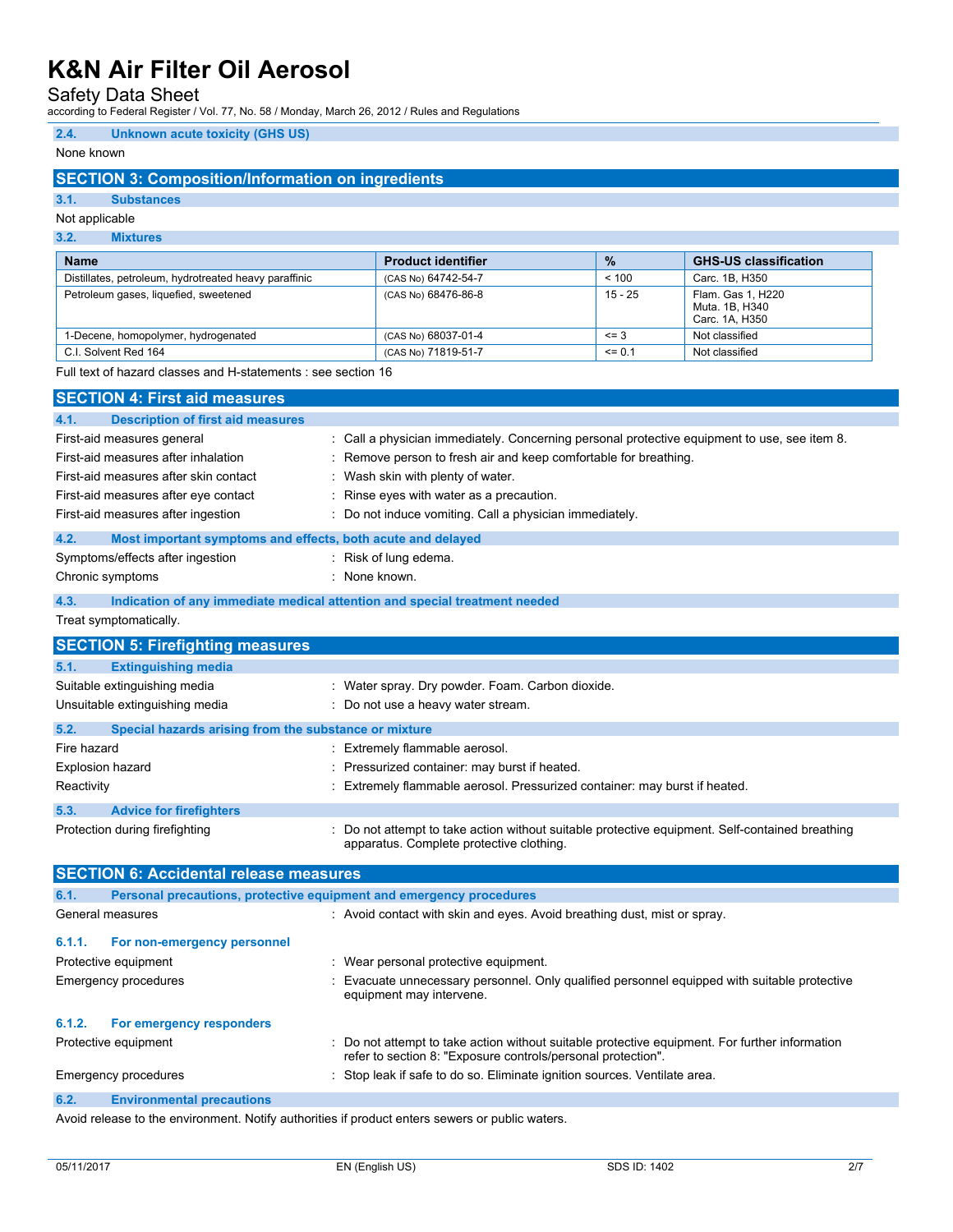Safety Data Sheet

according to Federal Register / Vol. 77, No. 58 / Monday, March 26, 2012 / Rules and Regulations

| 6.3.            | Methods and material for containment and cleaning up |                                                                                                                                                                                                                                                                                                                                                                                       |
|-----------------|------------------------------------------------------|---------------------------------------------------------------------------------------------------------------------------------------------------------------------------------------------------------------------------------------------------------------------------------------------------------------------------------------------------------------------------------------|
| For containment |                                                      | : Containment: Contain any spills with dikes or absorbents to prevent migration and entry into<br>sewers or public waters.                                                                                                                                                                                                                                                            |
|                 | Methods for cleaning up                              | : In case of large spillages: Soak up spills with inert solids, such as clay or diatomaceous earth<br>as soon as possible. Shovel or sweep up and put in a closed container for disposal. Small<br>quantities of liquid spill: take up in non-combustible absorbent material and shovel into<br>container for disposal. Notify authorities if product enters sewers or public waters. |
|                 | Other information                                    | : Dispose of materials or solid residues at an authorized site.                                                                                                                                                                                                                                                                                                                       |
| 6.4.            | <b>Reference to other sections</b>                   |                                                                                                                                                                                                                                                                                                                                                                                       |
|                 | For further information refer to section 13.         |                                                                                                                                                                                                                                                                                                                                                                                       |

| <b>SECTION 7: Handling and storage</b>                               |                                                                                                                                                                                                                                                                                                                                                                                                                                                                                                                                                             |  |
|----------------------------------------------------------------------|-------------------------------------------------------------------------------------------------------------------------------------------------------------------------------------------------------------------------------------------------------------------------------------------------------------------------------------------------------------------------------------------------------------------------------------------------------------------------------------------------------------------------------------------------------------|--|
| <b>Precautions for safe handling</b><br>7.1.                         |                                                                                                                                                                                                                                                                                                                                                                                                                                                                                                                                                             |  |
| Precautions for safe handling                                        | : Ensure good ventilation of the work station. Keep away from heat, hot surfaces, sparks, open<br>flames and other ignition sources. No smoking. Do not spray on an open flame or other ignition<br>source. Pressurized container: Do not pierce or burn, even after use. Do not handle until all<br>safety precautions have been read and understood. Take all necessary technical measures to<br>avoid or minimize the release of the product on the workplace. Provide local exhaust or general<br>room ventilation. Wear personal protective equipment. |  |
| Hygiene measures                                                     | : Separate working clothes from town clothes. Launder separately. Do not eat, drink or smoke<br>when using this product. Always wash hands after handling the product.                                                                                                                                                                                                                                                                                                                                                                                      |  |
| 7.2.<br>Conditions for safe storage, including any incompatibilities |                                                                                                                                                                                                                                                                                                                                                                                                                                                                                                                                                             |  |
| Storage conditions                                                   | : Protect from sunlight. Do not expose to temperatures exceeding 50 °C/ 122 °F. Store locked<br>up. Store in a well-ventilated place. Keep cool.                                                                                                                                                                                                                                                                                                                                                                                                            |  |
| Incompatible products                                                | : Oxidizing agent. Strong acids. Strong bases.                                                                                                                                                                                                                                                                                                                                                                                                                                                                                                              |  |
| Maximum storage period                                               | $: 5$ years                                                                                                                                                                                                                                                                                                                                                                                                                                                                                                                                                 |  |

## **SECTION 8: Exposure controls/personal protection**

#### **8.1. Control parameters**

| 1-Decene, homopolymer, hydrogenated (68037-01-4)                   |  |
|--------------------------------------------------------------------|--|
| Not applicable                                                     |  |
| Petroleum gases, liquefied, sweetened (68476-86-8)                 |  |
| Not applicable                                                     |  |
| C.I. Solvent Red 164 (71819-51-7)                                  |  |
| Not applicable                                                     |  |
| Distillates, petroleum, hydrotreated heavy paraffinic (64742-54-7) |  |
| Not applicable                                                     |  |

## **8.2. Exposure controls** Appropriate engineering controls : Ensure good ventilation of the work station. Hand protection **in the case of the COV** and Protective gloves. Eye protection  $\qquad \qquad$ : Safety glasses. Skin and body protection **in the suitable protective clothing** is Wear suitable protective clothing. Respiratory protection : In case of insufficient ventilation, wear suitable respiratory equipment. Thermal hazard protection : Not available. Environmental exposure controls : Avoid release to the environment.

## **SECTION 9: Physical and chemical properties 9.1. Information on basic physical and chemical properties** Physical state : Liquid Appearance : Oily. Color : red Odor : Odourless. Odor threshold **in the contract of the contract of the contract of the contract of the contract of the contract of the contract of the contract of the contract of the contract of the contract of the contract of the contrac**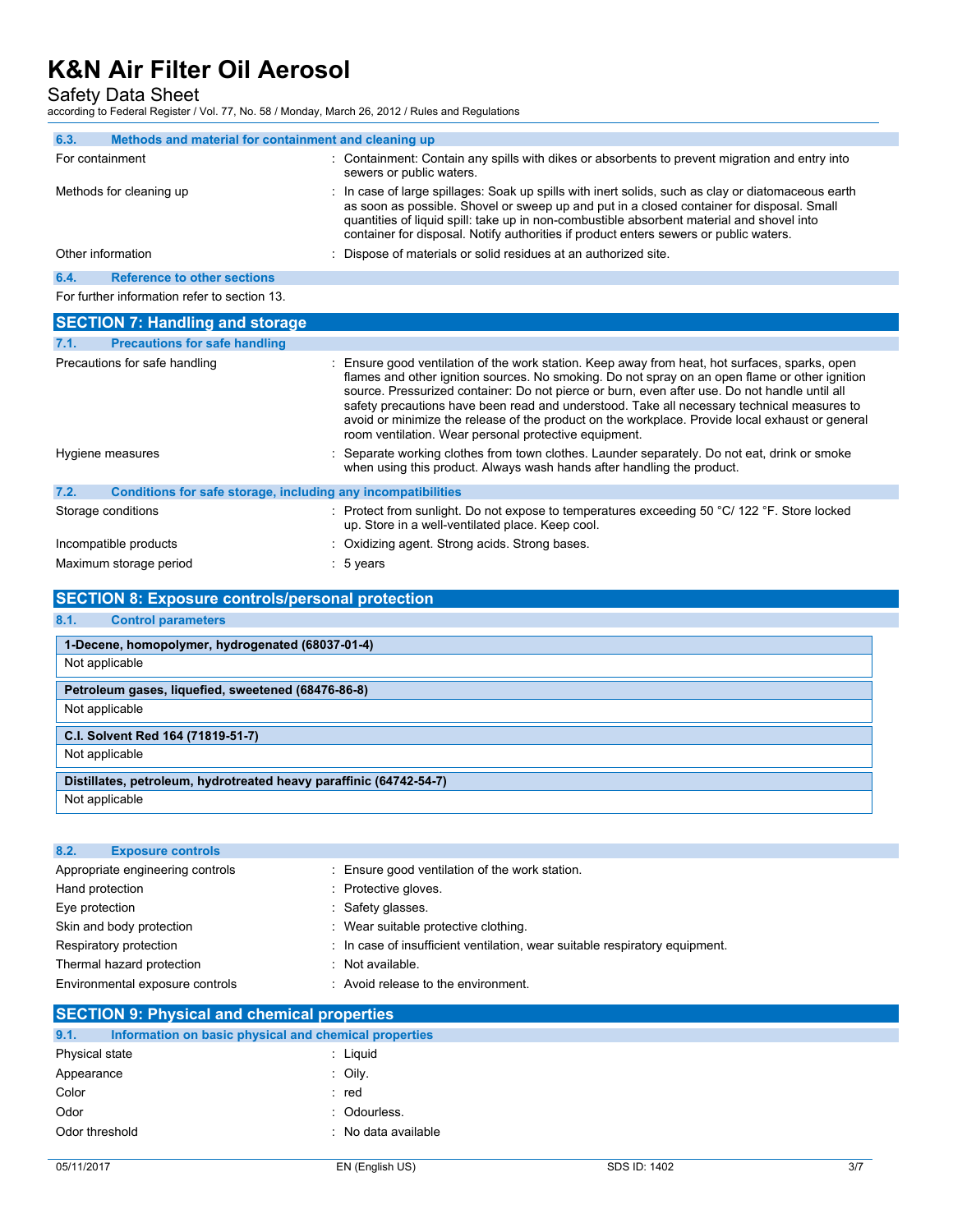## Safety Data Sheet

according to Federal Register / Vol. 77, No. 58 / Monday, March 26, 2012 / Rules and Regulations

| pH                                          | : No data available                           |
|---------------------------------------------|-----------------------------------------------|
| Melting point                               | : Not applicable                              |
| Freezing point                              | : No data available                           |
| Boiling point                               | : > 260 °C (500 °F)                           |
| Flash point                                 | : $> -94$ °C (-137.2 °F)                      |
| Relative evaporation rate (butyl acetate=1) | : No data available                           |
| Flammability (solid, gas)                   | : No data available                           |
| <b>Explosion limits</b>                     | : Not applicable                              |
| Explosive properties                        | : Pressurized container: may burst if heated. |
| Oxidizing properties                        | : No data available                           |
| Vapor pressure                              | : No data available                           |
| Relative density                            | : 0.864                                       |
| Relative vapor density at 20 °C             | : Not applicable                              |
| Solubility                                  | : No data available                           |
| Log Pow                                     | : No data available                           |
| Auto-ignition temperature                   | : No data available                           |
| Decomposition temperature                   | : No data available                           |
| Viscosity                                   | : No data available                           |
| Viscosity, kinematic                        | : $> = 7.5$ cSt                               |
| Viscosity, dynamic                          | : No data available                           |
| 9.2.<br><b>Other information</b>            |                                               |
| Minimum ignition energy                     | ∶≈                                            |

|                | <b>SECTION 10: Stability and reactivity</b>                                               |                                                                                                 |  |
|----------------|-------------------------------------------------------------------------------------------|-------------------------------------------------------------------------------------------------|--|
| 10.1.          | <b>Reactivity</b>                                                                         |                                                                                                 |  |
|                | Extremely flammable aerosol. Pressurized container: may burst if heated.                  |                                                                                                 |  |
| 10.2.          | <b>Chemical stability</b>                                                                 |                                                                                                 |  |
|                | Stable under normal conditions.                                                           |                                                                                                 |  |
| 10.3.          | <b>Possibility of hazardous reactions</b>                                                 |                                                                                                 |  |
|                | No dangerous reactions known under normal conditions of use.                              |                                                                                                 |  |
| 10.4.          | <b>Conditions to avoid</b>                                                                |                                                                                                 |  |
|                |                                                                                           | Avoid contact with hot surfaces. Heat. No flames, no sparks. Eliminate all sources of ignition. |  |
| 10.5.          | <b>Incompatible materials</b>                                                             |                                                                                                 |  |
|                | Oxidizing agent. Strong acids. Strong bases.                                              |                                                                                                 |  |
| 10.6.          | <b>Hazardous decomposition products</b>                                                   |                                                                                                 |  |
|                | Nitrogen oxides. Sulphur oxides. hydrocarbons. Carbon monoxide. Carbon dioxide. Phosgene. |                                                                                                 |  |
|                | <b>SECTION 11: Toxicological information</b>                                              |                                                                                                 |  |
| 11.1.          | Information on toxicological effects                                                      |                                                                                                 |  |
|                | Likely routes of exposure                                                                 | : Oral: Dermal                                                                                  |  |
| Acute toxicity |                                                                                           | : Not classified                                                                                |  |
|                | Distillates, petroleum, hydrotreated heavy paraffinic (64742-54-7)                        |                                                                                                 |  |
|                |                                                                                           | $\sim$ 0.000                                                                                    |  |

| Distillates, petroleum, hydrotreated heavy paraminic (64742-54-7) |                            |
|-------------------------------------------------------------------|----------------------------|
| LD50 oral rat                                                     | > 2000 mg/kg               |
| LD50 dermal rabbit                                                | $> 2$ g/kg                 |
| Skin corrosion/irritation                                         | Not classified             |
| Serious eye damage/irritation                                     | Not classified             |
| Respiratory or skin sensitization                                 | Not classified             |
| Germ cell mutagenicity                                            | May cause genetic defects. |
| Carcinogenicity                                                   | May cause cancer.          |
|                                                                   |                            |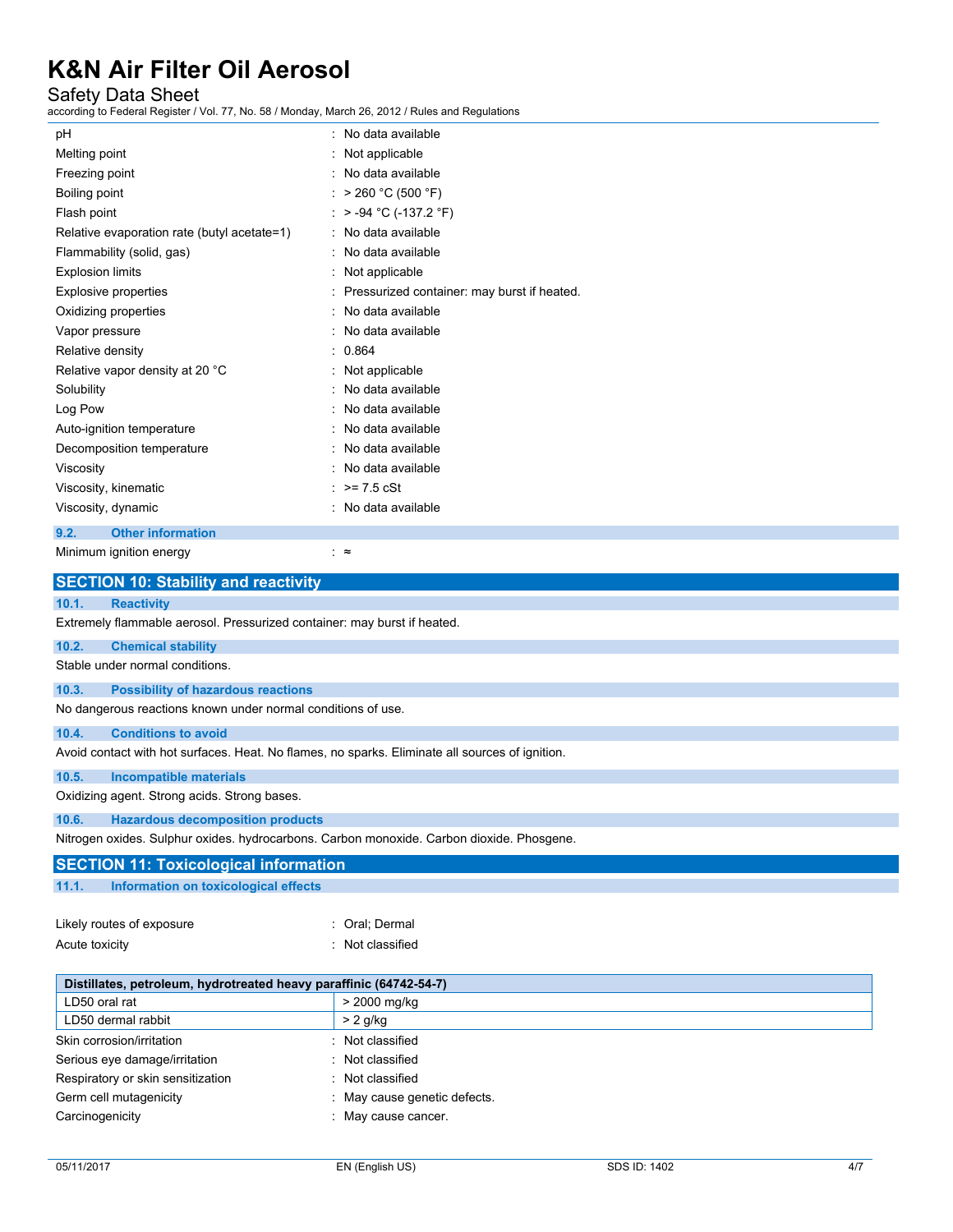## Safety Data Sheet

according to Federal Register / Vol. 77, No. 58 / Monday, March 26, 2012 / Rules and Regulations

| Reproductive toxicity                            | : Not classified                                |
|--------------------------------------------------|-------------------------------------------------|
| Specific target organ toxicity – single exposure | : Not classified                                |
| Specific target organ toxicity – repeated        | : Not classified                                |
| exposure                                         |                                                 |
| Aspiration hazard                                | : May be fatal if swallowed and enters airways. |
|                                                  |                                                 |
| Symptoms/effects after ingestion                 | : Risk of lung edema.                           |
| Chronic symptoms                                 | : None known.                                   |
|                                                  |                                                 |
| <b>SECTION 12: Ecological information</b>        |                                                 |

#### **12.1. Toxicity**

Ecology - general **interproduct is not considered harmful to aquatic organisms or to cause long-term adverse**  $\cdot$ effects in the environment.

| Distillates, petroleum, hydrotreated heavy paraffinic (64742-54-7) |                                                                       |
|--------------------------------------------------------------------|-----------------------------------------------------------------------|
| LC50 fish 1                                                        | $\geq$ 5000 mg/l (Exposure time: 96 h - Species: Oncorhynchus mykiss) |
| EC50 Daphnia 1                                                     | > 1000 mg/l (Exposure time: 48 h - Species: Daphnia magna)            |

#### **12.2. Persistence and degradability**

No additional information available

#### **12.3. Bioaccumulative potential**

| 176-86-8)<br>Do.<br>liquefied<br>sweetened<br>etroleum m |                 |
|----------------------------------------------------------|-----------------|
| $\text{L}$ og $\text{L}$<br>Pow                          | --<br><b>4.</b> |

## **12.4. Mobility in soil**

No additional information available

#### **12.5. Other adverse effects**

No additional information available

| <b>SECTION 13: Disposal considerations</b> |                                                                                                         |  |  |  |
|--------------------------------------------|---------------------------------------------------------------------------------------------------------|--|--|--|
| <b>Waste treatment methods</b><br>13.1.    |                                                                                                         |  |  |  |
| Waste treatment methods                    | Dispose of contents/container in accordance with licensed collector's sorting instructions.             |  |  |  |
| Sewage disposal recommendations            | : Do not allow into drains or water courses.                                                            |  |  |  |
| Product/Packaging disposal recommendations | : Dispose in a safe manner in accordance with local/national regulations.                               |  |  |  |
| <b>SECTION 14: Transport information</b>   |                                                                                                         |  |  |  |
| <b>Department of Transportation (DOT)</b>  |                                                                                                         |  |  |  |
| In accordance with DOT                     |                                                                                                         |  |  |  |
| Transport document description             | : UN1950 Aerosols (flammable, n.o.s. (engine starting fluid) (each not exceeding 1 L capacity)),<br>2.1 |  |  |  |
| UN-No.(DOT)                                | : UN1950                                                                                                |  |  |  |
| Proper Shipping Name (DOT)                 | : Aerosols                                                                                              |  |  |  |
|                                            | flammable, n.o.s. (engine starting fluid) (each not exceeding 1 L capacity)                             |  |  |  |
| Class (DOT)                                | : 2.1 - Class 2.1 - Flammable gas 49 CFR 173.115                                                        |  |  |  |
| Hazard labels (DOT)                        | : 2.1 - Flammable gas                                                                                   |  |  |  |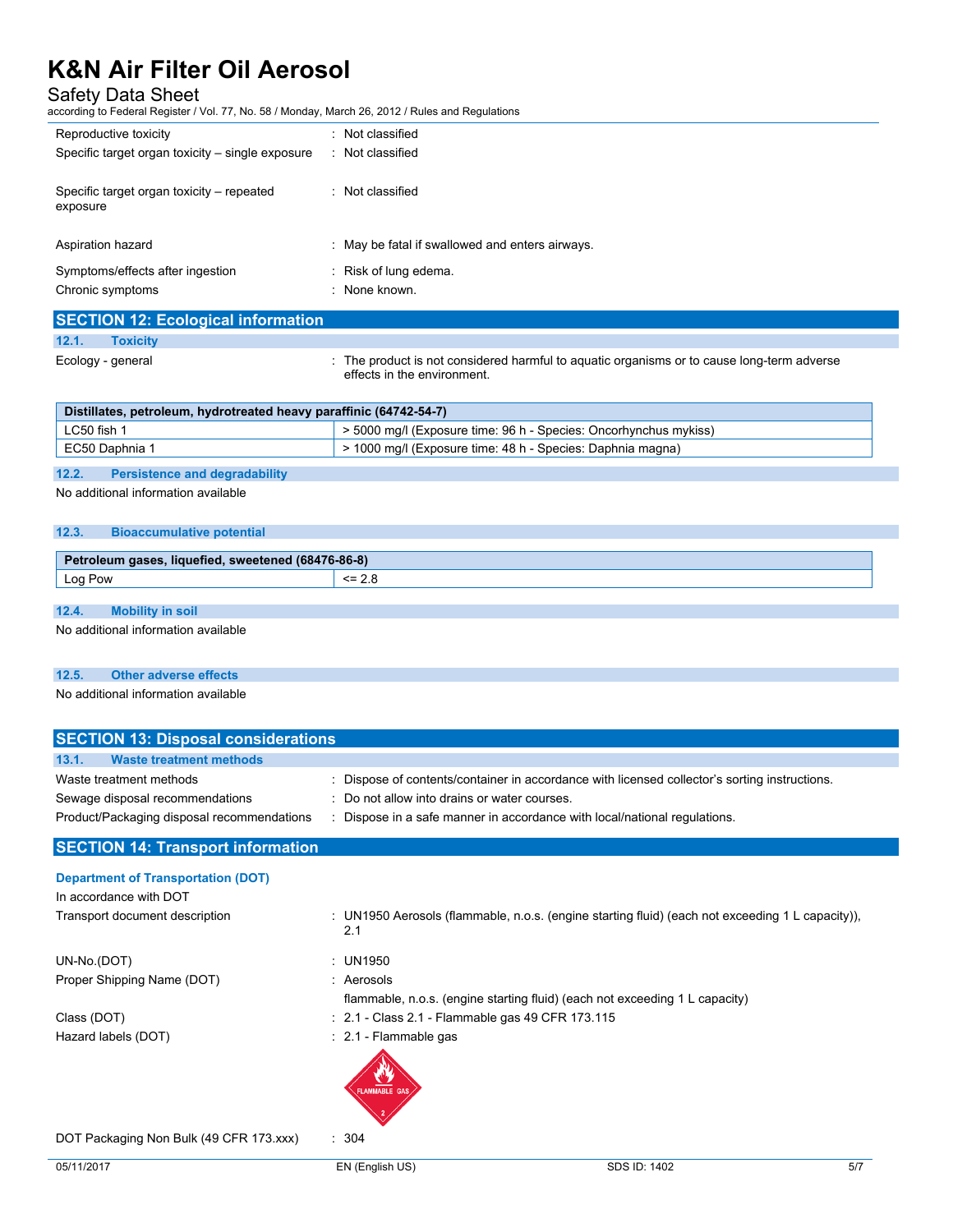### Safety Data Sheet

according to Federal Register / Vol. 77, No. 58 / Monday, March 26, 2012 / Rules and Regulations

| DOT Packaging Bulk (49 CFR 173.xxx)                                             | : None                                                                                                                                                                         |
|---------------------------------------------------------------------------------|--------------------------------------------------------------------------------------------------------------------------------------------------------------------------------|
| DOT Special Provisions (49 CFR 172.102)                                         | : N82 - See 173.306 of this subchapter for classification criteria for flammable aerosols.                                                                                     |
| DOT Packaging Exceptions (49 CFR 173.xxx)                                       | $\therefore$ 306                                                                                                                                                               |
| DOT Quantity Limitations Passenger aircraft/rail : Forbidden<br>(49 CFR 173.27) |                                                                                                                                                                                |
| DOT Quantity Limitations Cargo aircraft only (49 : 150 kg)<br>CFR 175.75)       |                                                                                                                                                                                |
| DOT Vessel Stowage Location                                                     | : A - The material may be stowed "on deck" or "under deck" on a cargo vessel and on a<br>passenger vessel.                                                                     |
| DOT Vessel Stowage Other                                                        | : 25 - Shade from radiant heat, 87 - Stow "separated from" Class 1 (explosives) except Division<br>14,126 - Segregation same as for Class 9, miscellaneous hazardous materials |
| Other information                                                               | : No supplementary information available.                                                                                                                                      |
| <b>Transport by sea</b>                                                         |                                                                                                                                                                                |
| UN-No. (IMDG)                                                                   | : 1950                                                                                                                                                                         |
| Proper Shipping Name (IMDG)                                                     | : AEROSOLS                                                                                                                                                                     |
| Class (IMDG)                                                                    | $: 2 - \text{Gases}$                                                                                                                                                           |
| <b>Air transport</b>                                                            |                                                                                                                                                                                |
| UN-No. (IATA)                                                                   | : 1950                                                                                                                                                                         |
| Proper Shipping Name (IATA)                                                     | : Aerosols, flammable (engine starting fluid)                                                                                                                                  |
| Class (IATA)                                                                    | $\therefore$ 2                                                                                                                                                                 |
| PCA limited quantity max net quantity (IATA)                                    | : Forbidden                                                                                                                                                                    |
| PCA max net quantity (IATA)                                                     | : Forbidden                                                                                                                                                                    |

**15.1. US Federal regulations**

| 1-Decene, homopolymer, hydrogenated (68037-01-4)                          |                                                                                                                                                                                                           |  |
|---------------------------------------------------------------------------|-----------------------------------------------------------------------------------------------------------------------------------------------------------------------------------------------------------|--|
| Listed on the United States TSCA (Toxic Substances Control Act) inventory |                                                                                                                                                                                                           |  |
| EPA TSCA Regulatory Flag                                                  | XU - XU - indicates a substance exempt from reporting under the Inventory Update Reporting<br>Rule, i.e. Partial Updating of the TSCA Inventory Data Base Production and Site Reports (40<br>CFR 710(C)). |  |
| Petroleum gases, liquefied, sweetened (68476-86-8)                        |                                                                                                                                                                                                           |  |
| Listed on the United States TSCA (Toxic Substances Control Act) inventory |                                                                                                                                                                                                           |  |
| Distillates, petroleum, hydrotreated heavy paraffinic (64742-54-7)        |                                                                                                                                                                                                           |  |
| Listed on the United States TSCA (Toxic Substances Control Act) inventory |                                                                                                                                                                                                           |  |

#### **15.2. International regulations**

#### **National regulations**

### **K&N Air Filter Oil Aerosol**

All components of this product are listed, or excluded from listing, on the United States Environmental Protection Agency Toxic Substances Control Act (TSCA) inventory

#### **1-Decene, homopolymer, hydrogenated (68037-01-4)**

Listed on the AICS (Australian Inventory of Chemical Substances)

Listed on IECSC (Inventory of Existing Chemical Substances Produced or Imported in China)

Listed on the Japanese ENCS (Existing & New Chemical Substances) inventory

Listed on the Korean ECL (Existing Chemicals List)

Listed on NZIoC (New Zealand Inventory of Chemicals)

Listed on PICCS (Philippines Inventory of Chemicals and Chemical Substances)

Listed on INSQ (Mexican National Inventory of Chemical Substances)

Listed on CICR (Turkish Inventory and Control of Chemicals)

Listed on the TCSI (Taiwan Chemical Substance Inventory)